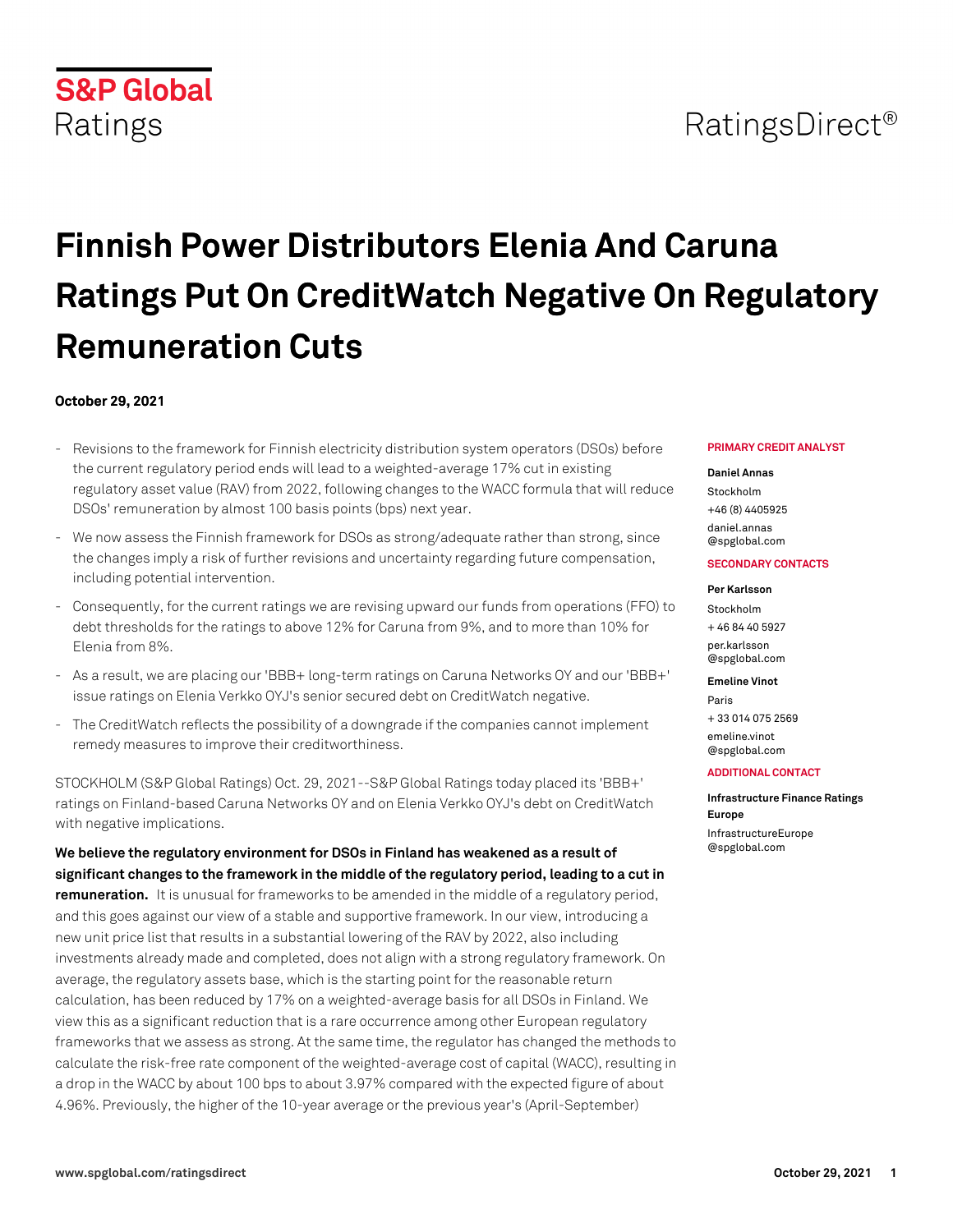average of the Finnish government's 10-year bond was chosen as the risk-free rate component. However, for the 2022 annual WACC update, the 10-year bond average is excluded. That said, we understand that excluding the 10-year bond average has only a limited impact from 2024 since the gap resulting from the two methods would by then likely be narrower.

**In our view, the Finnish regulatory framework for DSOs has weakened and, as a result, stronger metrics are required for the current ratings.** This follows our reassessment of the Finnish regulatory framework to strong/adequate from strong. The revision of our metrics thresholds for Caruna and Elenia is to compensate for perceived higher business risks, since the regulatory framework is an important component of our assessment of DSOs' competitive advantage. We benchmark the credit metrics for Finnish DSOs against the more demanding medial financial risk table instead of the current low volatility table under our methodology.

## **Caruna Networks OY**

Caruna is the largest regulated electricity DSO in Finland, with EBITDA projected at  $\epsilon$ 310 million-€320 million in 2021. According to our current base case, we foresee FFO to debt staying close to 10% (including connection revenue) in 2021-2023. However, we have increased the threshold for this metric at the 'BBB+' rating level to 12% from 9% to maintain the rating. Historically, the company has adjusted its shareholder remuneration to keep FFO to debt above our threshold, but with limited headroom. Given the recent changes in the framework, over the coming month we will monitor the company's willingness and ability to improve its financial position.

### **CreditWatch**

The CreditWatch placement stems from our view that under the revised regulatory framework, FFO to debt above 12% is a more appropriate threshold for Caruna for the rating. However, the company may find it difficult to maintain its 'bbb+' stand-alone credit profile in view of reduced remuneration from 2022 and the risk of further regulatory changes.

We could downgrade Caruna if the company's credit metrics do not show clear signs of improvement, including near-term remedy measures that would strengthen FFO to debt to 12% or higher, such as a change in financial policy regarding dividends, or an equity injection.

We aim to resolve the CreditWatch within the next three months, depending on Caruna's ability and willingness to demonstrate its commitment to the current rating with a plan to improve its financial position commensurate with a 'BBB+' rating.

# **Elenia Verkko OYJ**

Elenia's main business is electricity distribution, as the second largest DSO in Finland, with EBITDA expected to total about €200 million for 2021. In our base case, we foresee FFO to debt on average at 9% (including connection revenue) in the coming years. However, we raised our FFO to debt threshold for our rating on Elenia's debt to 10% (including connection revenue) from 8% as a consequence of our reassessment of the Finnish regulatory framework for DSOs to strong/adequate from strong.

We continue to view as positive features in Elenia's senior secured debt that support an uplift to the rating. The rating remains one notch above the senior secured debt's stand-alone credit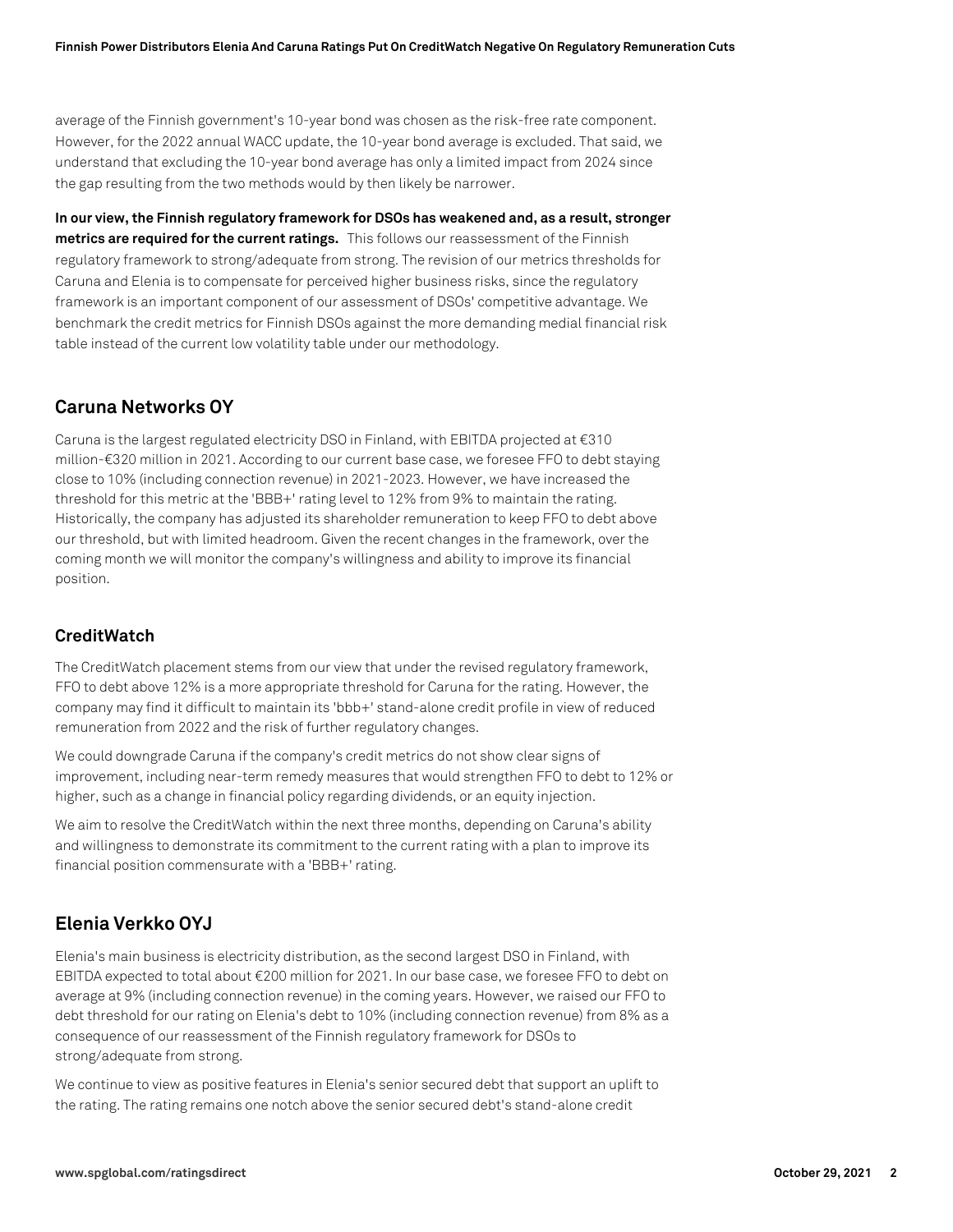profile, thanks to structural features designed to increase cash flow certainty for debtholders. These include restricted payment conditions and a covenanted liquidity structure that should, in our opinion, enable Elenia to manage temporary cash flow shocks. Debtholders benefit from features that include:

- Two levels of financial covenants (trigger events and events of default) and an automatic 12-month standstill period after an event of default; and
- A €60 million liquidity facility that is available to draw on if the group enters a standstill and sufficient to cover finance charges.

## **CreditWatch**

The CreditWatch reflects our view that Elenia may find it difficult to maintain its 'bbb' stand-alone credit profile in view of reduced remuneration from 2022 and the risk of further regulatory changes. In the past, the company has adjusted its shareholder remuneration to maintain FFO to debt commensurate with the rating but with limited headroom.

We could downgrade Elenia if its credit metrics do not show clears signs of improvement, including near-term remedy measures that would strengthen its financial position, such as a change in financial policy regarding shareholder remuneration, or an equity injection.

We aim to resolve the CreditWatch within the next three months, depending on Elenia's ability and willingness to demonstrate its commitment to the current rating level with a plan including remedy measures to improve its financial position as we believe is commensurate with the rating.

# **Related Criteria**

- General Criteria: Environmental, Social, And Governance Principles In Credit Ratings, Oct. 10, 2021
- General Criteria: Group Rating Methodology, July 1, 2019
- Criteria | Corporates | General: Corporate Methodology: Ratios And Adjustments, April 1, 2019
- Criteria | Corporates | Utilities: Rating Structurally Enhanced Debt Issued By Regulated Utilities And Transportation Infrastructure Businesses, Feb. 24, 2016
- Criteria | Corporates | General: Methodology And Assumptions: Liquidity Descriptors For Global Corporate Issuers, Dec. 16, 2014
- Criteria | Corporates | Project Finance: Project Finance Framework Methodology, Sept. 16, 2014
- Criteria | Corporates | Project Finance: Project Finance Transaction Structure Methodology, Sept. 16, 2014
- General Criteria: Methodology: Industry Risk, Nov. 19, 2013
- General Criteria: Country Risk Assessment Methodology And Assumptions, Nov. 19, 2013
- Criteria | Corporates | General: Corporate Methodology, Nov. 19, 2013
- Criteria | Corporates | Utilities: Key Credit Factors For The Regulated Utilities Industry, Nov. 19, 2013
- General Criteria: Methodology: Management And Governance Credit Factors For Corporate Entities, Nov. 13, 2012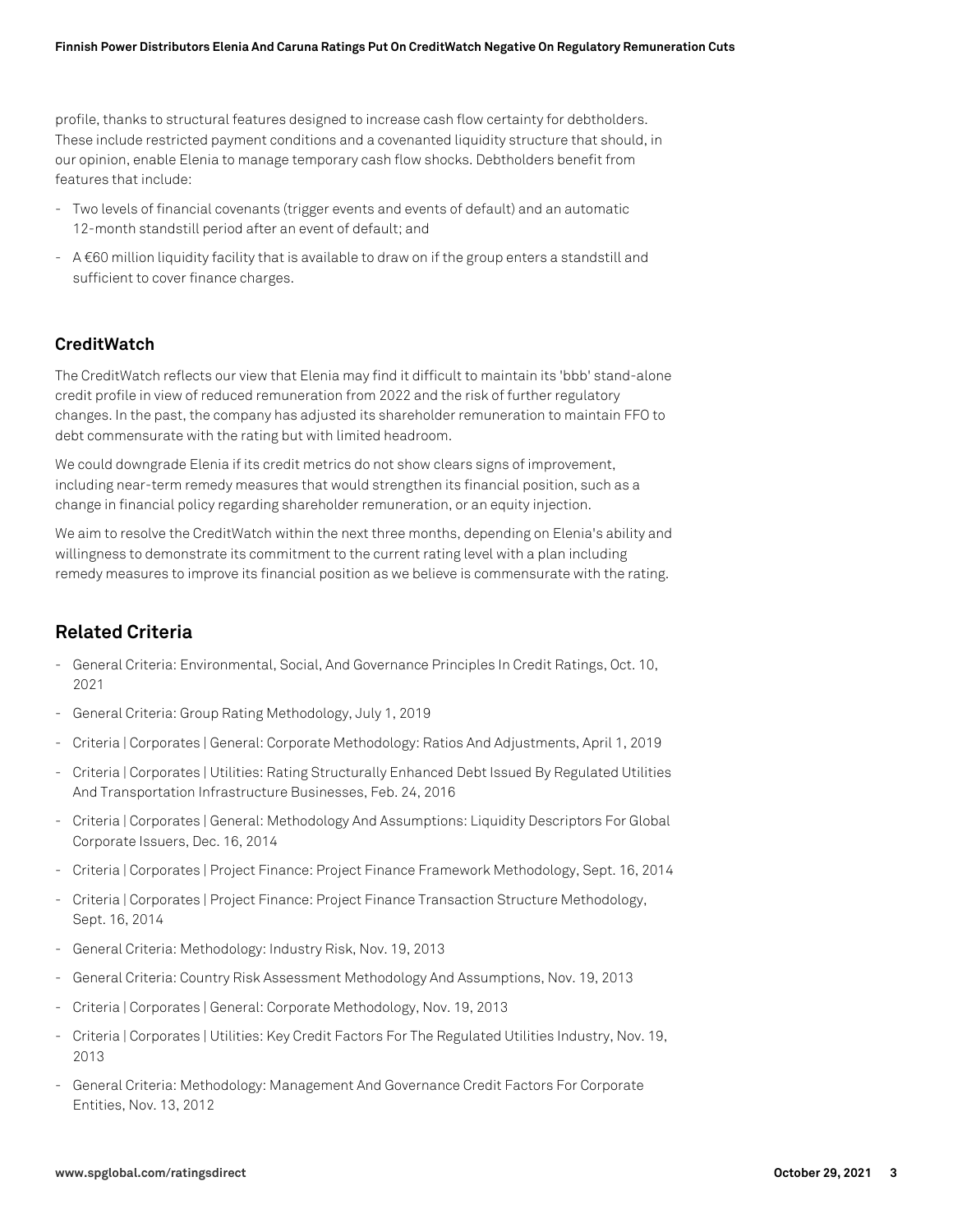- General Criteria: Principles Of Credit Ratings, Feb. 16, 2011
- General Criteria: Stand-Alone Credit Profiles: One Component Of A Rating, Oct. 1, 2010

Certain terms used in this report, particularly certain adjectives used to express our view on rating relevant factors, have specific meanings ascribed to them in our criteria, and should therefore be read in conjunction with such criteria. Please see Ratings Criteria at www.standardandpoors.com for further information. A description of each of S&P Global Ratings' rating categories is contained in "S&P Global Ratings Definitions" at https://www.standardandpoors.com/en\_US/web/guest/article/-/view/sourceId/504352 Complete ratings information is available to subscribers of RatingsDirect at www.capitaliq.com. All ratings affected by this rating action can be found on S&P Global Ratings' public website at www.standardandpoors.com. Use the Ratings search box located in the left column. Alternatively, call one of the following S&P Global Ratings numbers: Client Support Europe (44) 20-7176-7176; London Press Office (44) 20-7176-3605; Paris (33) 1-4420-6708; Frankfurt (49) 69-33-999-225; Stockholm (46) 8-440-5914; or Moscow 7 (495) 783-4009.